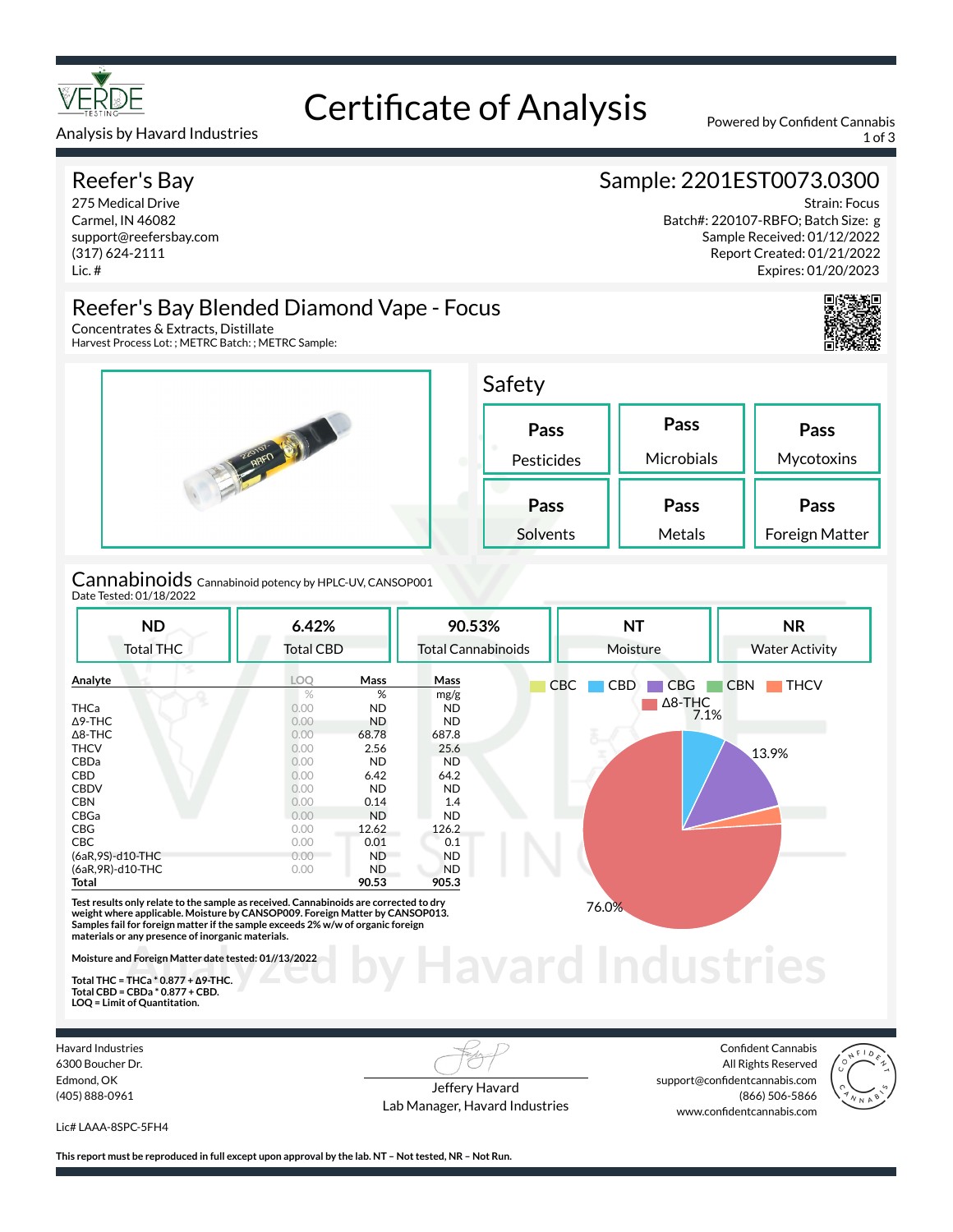

#### Analysis by Havard Industries 2 of 3

#### Reefer's Bay

275 Medical Drive Carmel, IN 46082 support@reefersbay.com (317) 624-2111 Lic. #

## Certificate of Analysis Powered by Confident Cannabis

#### Sample: 2201EST0073.0300

Strain: Focus Batch#: 220107-RBFO; Batch Size: g Sample Received: 01/12/2022 Report Created: 01/21/2022 Expires: 01/20/2023



## Reefer's Bay Blended Diamond Vape - Focus

Concentrates & Extracts, Distillate Harvest Process Lot: ; METRC Batch: ; METRC Sample:

Terpenes <sub>Cannabinoid Terpenes by GC-FID, CANSOP005</sub>

Date Tested: 01/21/2022 01/17/2022

| Analyte             | LOQ  | Mass      | Mass      |                       |
|---------------------|------|-----------|-----------|-----------------------|
|                     | $\%$ | %         | mg/g      | 2.98%                 |
| δ-Limonene          | 0.00 | 0.93      | 9.3       | <b>Total Terpenes</b> |
| β-Caryophyllene     | 0.00 | 0.73      | 7.3       |                       |
| $\beta$ -Pinene     | 0.00 | 0.59      | 5.9       |                       |
| Linalool            | 0.00 | 0.28      | 2.8       |                       |
| $\alpha$ -Bisabolol | 0.00 | 0.14      | 1.4       |                       |
| $\alpha$ -Pinene    | 0.00 | 0.10      | 1.0       | Orange                |
| $\alpha$ -Humulene  | 0.00 | 0.07      | 0.7       |                       |
| Terpinolene         | 0.00 | 0.04      | 0.4       |                       |
| Camphene            | 0.00 | 0.03      | 0.3       |                       |
| Caryophyllene Oxide | 0.00 | 0.02      | 0.2       |                       |
| Ocimene             | 0.00 | 0.02      | 0.2       | Cinnamon              |
| 3-Carene            | 0.00 | 0.01      | 0.1       |                       |
| Isopulegol          | 0.00 | 0.01      | 0.1       |                       |
| Geraniol            | 0.00 | 0.01      | 0.1       |                       |
| β-Myrcene           | 0.00 | 0.01      | 0.1       |                       |
| Guaiol              | 0.00 | 0.00      | 0.0       |                       |
| $\alpha$ -Terpinene | 0.00 | 0.00      | 0.0       | Pine                  |
| cis-Nerolidol       | 0.00 | <b>ND</b> | <b>ND</b> |                       |
| Eucalyptol          | 0.00 | <b>ND</b> | <b>ND</b> |                       |
| y-Terpinene         | 0.00 | <b>ND</b> | <b>ND</b> |                       |
| p-Cymene            | 0.00 | ND.       | ND.       |                       |
| trans-Nerolidol     | 0.00 | <b>ND</b> | <b>ND</b> | Lavender              |
| <b>Total</b>        |      | 2.98      | 29.8      |                       |

## **Analyzed by Havard Indust** Chamomile

**Test results only relate to the sample as received. Terpenes are corrected to dry weight where applicable. ND = Not Detected, NT = Not tested**

Havard Industries 6300 Boucher Dr. Edmond, OK (405) 888-0961

Jeffery Havard Lab Manager, Havard Industries

Confident Cannabis All Rights Reserved support@confidentcannabis.com (866) 506-5866 www.confidentcannabis.com



Lic# LAAA-8SPC-5FH4

**This report must be reproduced in full except upon approval by the lab. NT – Not tested, NR – Not Run.**

Primary Aromas